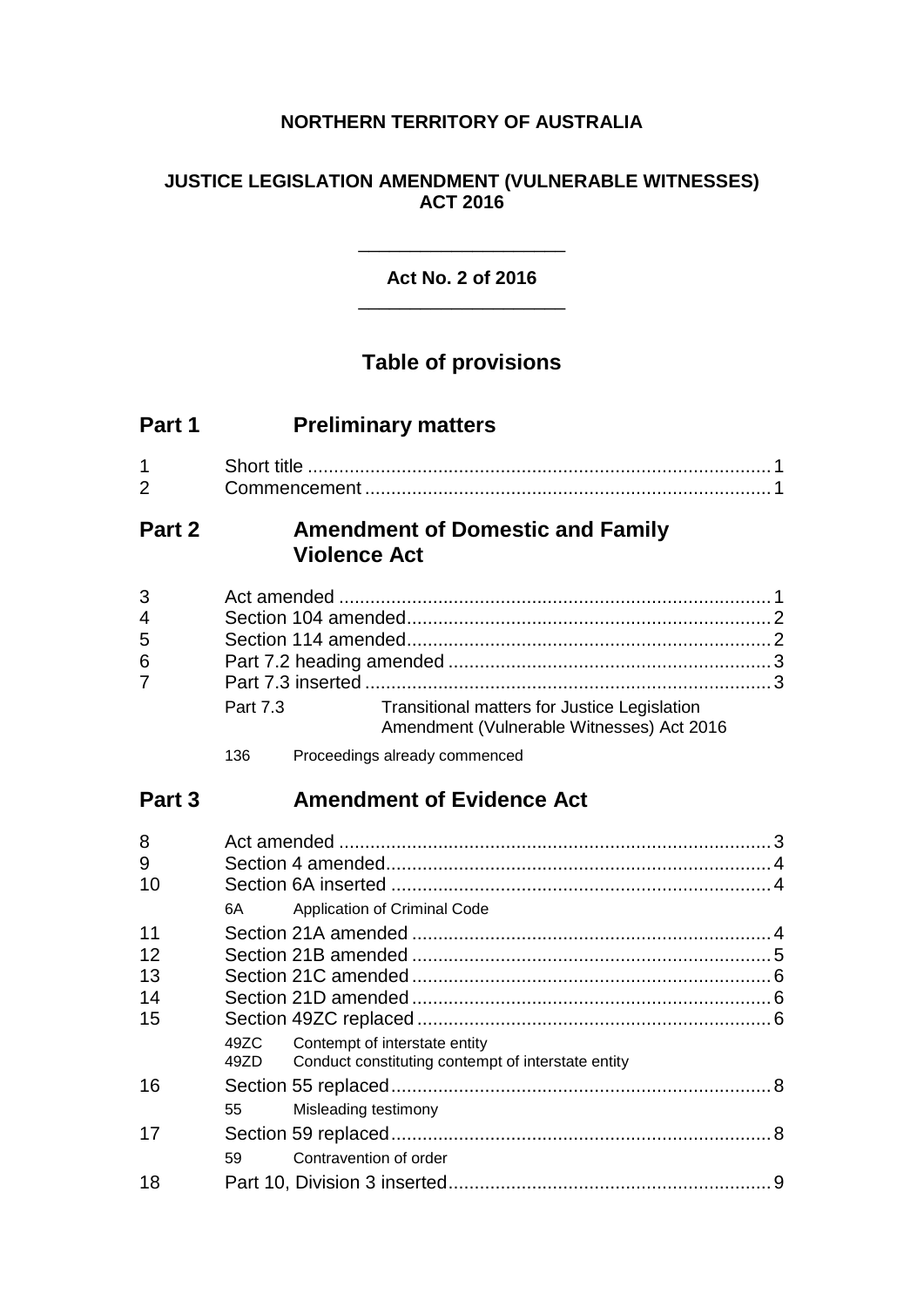|                | Division 3              |                                    | Justice Legislation Amendment (Vulnerable<br>Witnesses) Act 2016                                                                                   |  |
|----------------|-------------------------|------------------------------------|----------------------------------------------------------------------------------------------------------------------------------------------------|--|
|                | 69<br>70<br>71          | Definitions                        | Proceeding already commenced<br>Offence provisions - before and after commencement day                                                             |  |
| Part 4         |                         |                                    | <b>Amendment of Sexual Offences (Evidence</b><br>and Procedure) Act                                                                                |  |
| 19<br>20       | Part 1                  |                                    | <b>Preliminary matters</b>                                                                                                                         |  |
| 21             | 3AB<br>3AC              |                                    | Relationship with Evidence (National Uniform Legislation) Act<br>Application of Criminal Code                                                      |  |
|                | Part 2                  |                                    | Evidence and Procedure for Sexual Offences                                                                                                         |  |
| 22<br>23       | 11<br>11A<br>11B<br>11C | Contravention of order<br>Contempt | Publication or making of report<br>Revealing identity of person                                                                                    |  |
| 24<br>25       | 13                      |                                    | Criminal liability of executive officer of body corporate -<br>evidential burden of proof on defence                                               |  |
| 26<br>27<br>28 | Division 2              |                                    | Part 3 and Part 3, Division 1 headings inserted 16<br>Transitional matters for Justice Legislation<br>Amendment (Vulnerable Witnesses) Act 2016    |  |
|                | 15<br>16<br>17<br>18    | Definitions<br>commencement        | Proceedings already started<br>Application of sections 11, 11A and 11B before and after<br>Application of section 13 before and after commencement |  |
| Part 5         |                         | <b>Expiry</b>                      |                                                                                                                                                    |  |

| $\sim$ | $V \cap W$ |  |  |
|--------|------------|--|--|
|--------|------------|--|--|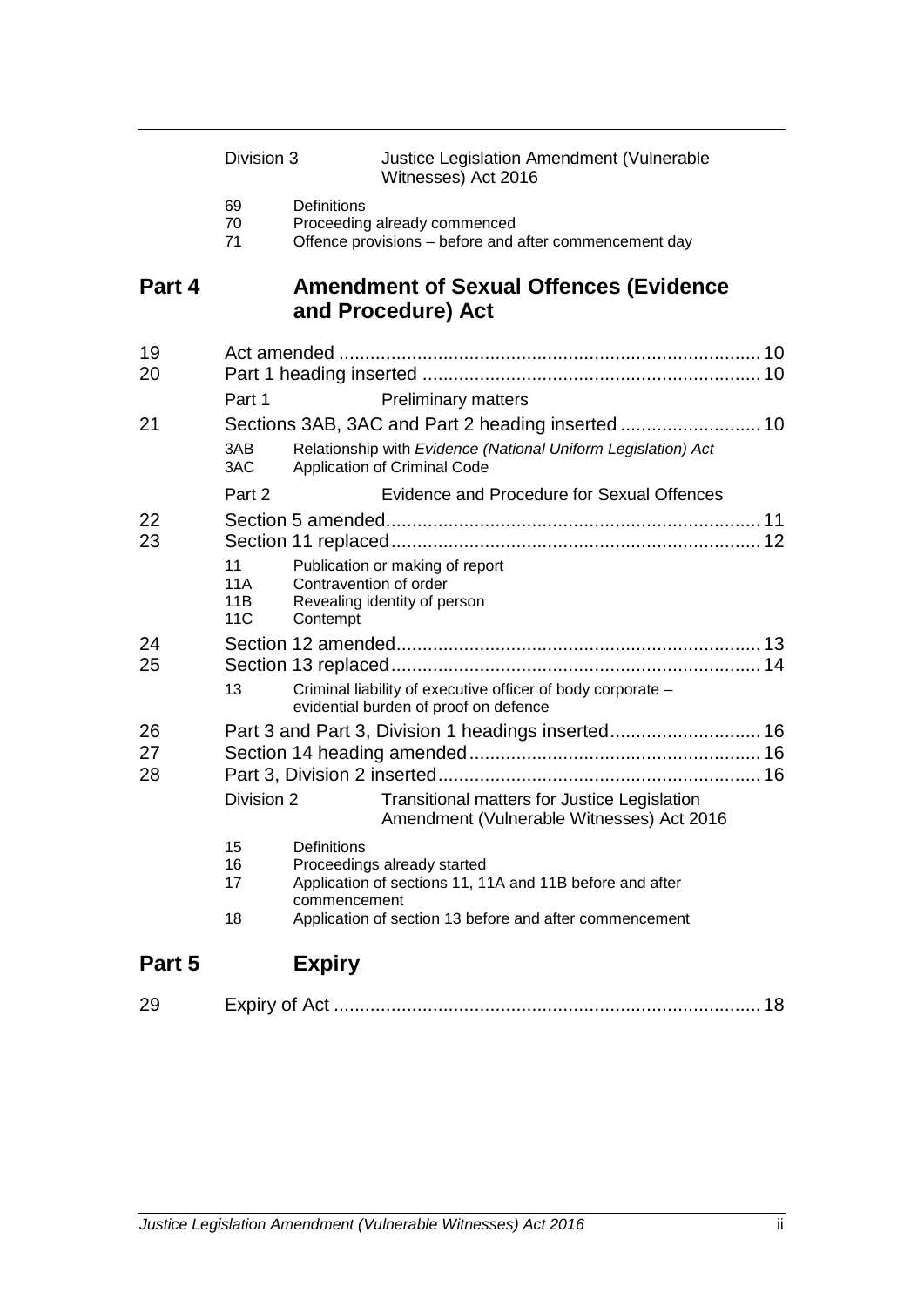

# **NORTHERN TERRITORY OF AUSTRALIA** \_\_\_\_\_\_\_\_\_\_\_\_\_\_\_\_\_\_\_\_

## **Act No. 2 of 2016** \_\_\_\_\_\_\_\_\_\_\_\_\_\_\_\_\_\_\_\_

An Act to amend legislation administered by the Attorney-General and Minister for Justice relating to vulnerable witnesses

> [*Assented to 2 March 2016*] [*Second reading 3 December 2015*]

**The Legislative Assembly of the Northern Territory enacts as follows:**

## **Part 1 Preliminary matters**

## **1 Short title**

This Act may be cited as the *Justice Legislation Amendment (Vulnerable Witnesses) Act 2016*.

## **2 Commencement**

This Act commences on the day fixed by the Administrator by *Gazette* notice.

## **Part 2 Amendment of Domestic and Family Violence Act**

## **3 Act amended**

This Part amends the *Domestic and Family Violence Act*.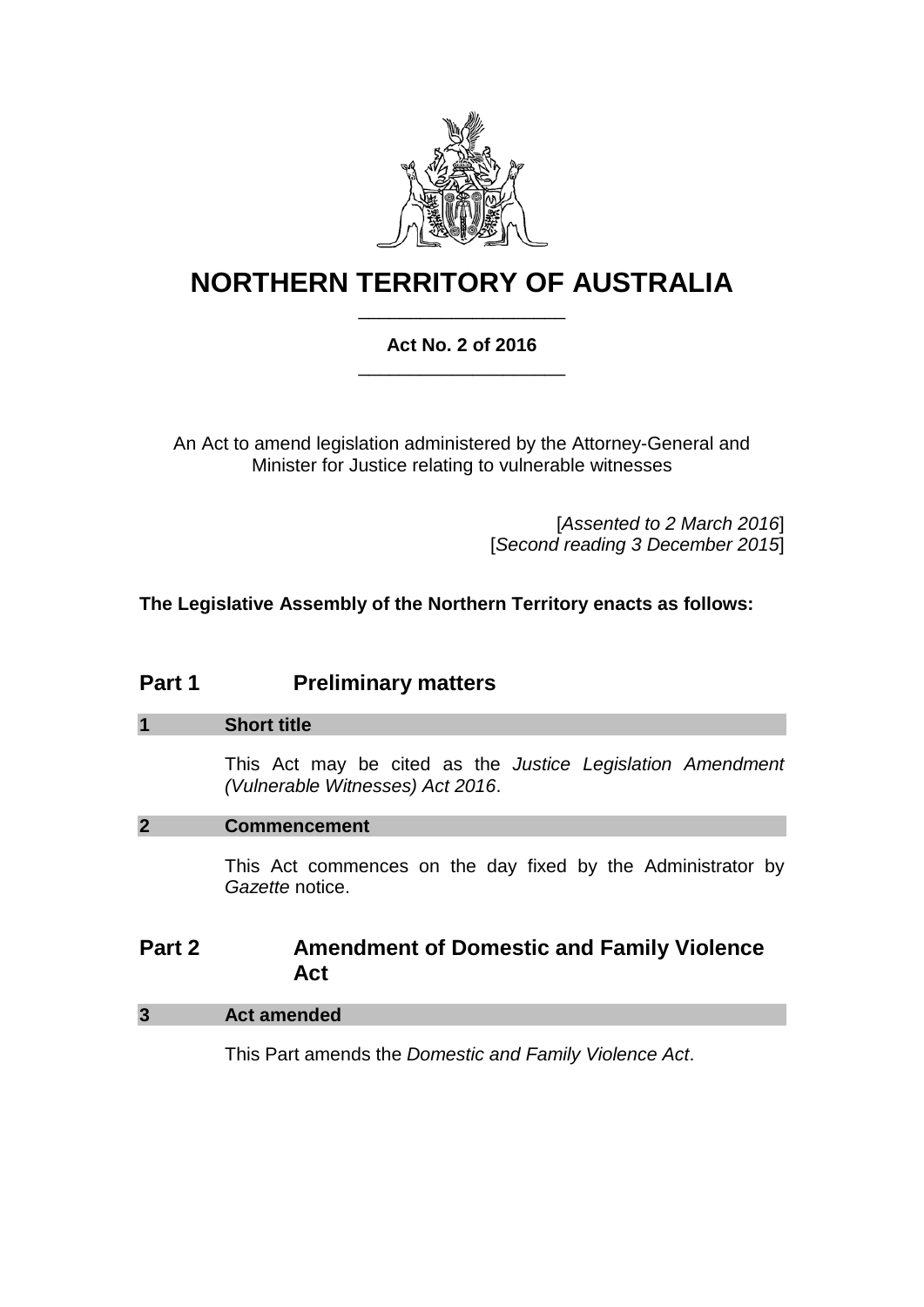$\sim$ 

| $\overline{\mathbf{4}}$ |                      | <b>Section 104 amended</b>                                                                                                                                        |  |  |
|-------------------------|----------------------|-------------------------------------------------------------------------------------------------------------------------------------------------------------------|--|--|
| (1)                     |                      | Section 104, definitions recorded statement and vulnerable<br>witness                                                                                             |  |  |
|                         |                      | omit                                                                                                                                                              |  |  |
| (2)                     |                      | Section 104                                                                                                                                                       |  |  |
|                         |                      | <i>insert (in alphabetical order)</i>                                                                                                                             |  |  |
|                         |                      | <b>recorded statement</b> , see section 21A(1) of the Evidence Act.                                                                                               |  |  |
|                         |                      | vulnerable witness means:                                                                                                                                         |  |  |
|                         |                      | (a)<br>an adult who is a protected person; or                                                                                                                     |  |  |
|                         |                      | a vulnerable witness as defined in section 21A(1) of the<br>(b)<br>Evidence Act.                                                                                  |  |  |
| 5                       |                      | <b>Section 114 amended</b>                                                                                                                                        |  |  |
| (1)                     |                      | Section $114(3)(a)$                                                                                                                                               |  |  |
|                         |                      | omit                                                                                                                                                              |  |  |
|                         |                      | all words after "the question"                                                                                                                                    |  |  |
|                         |                      | insert                                                                                                                                                            |  |  |
|                         |                      | (a <b>stated question</b> ) to an appointed person for the defendant;                                                                                             |  |  |
| (2)                     |                      | Section 114(3)(b)                                                                                                                                                 |  |  |
|                         | omit                 |                                                                                                                                                                   |  |  |
|                         |                      | Court or authorised person must repeat the                                                                                                                        |  |  |
|                         |                      | insert                                                                                                                                                            |  |  |
|                         |                      | appointed person must repeat the stated                                                                                                                           |  |  |
| (3)                     | After section 114(3) |                                                                                                                                                                   |  |  |
|                         |                      | insert                                                                                                                                                            |  |  |
|                         |                      | (3A) For subsection (3), the appointed person for a defendant is a<br>person appointed by the Court for the purpose of a defendant's<br>questioning of a witness. |  |  |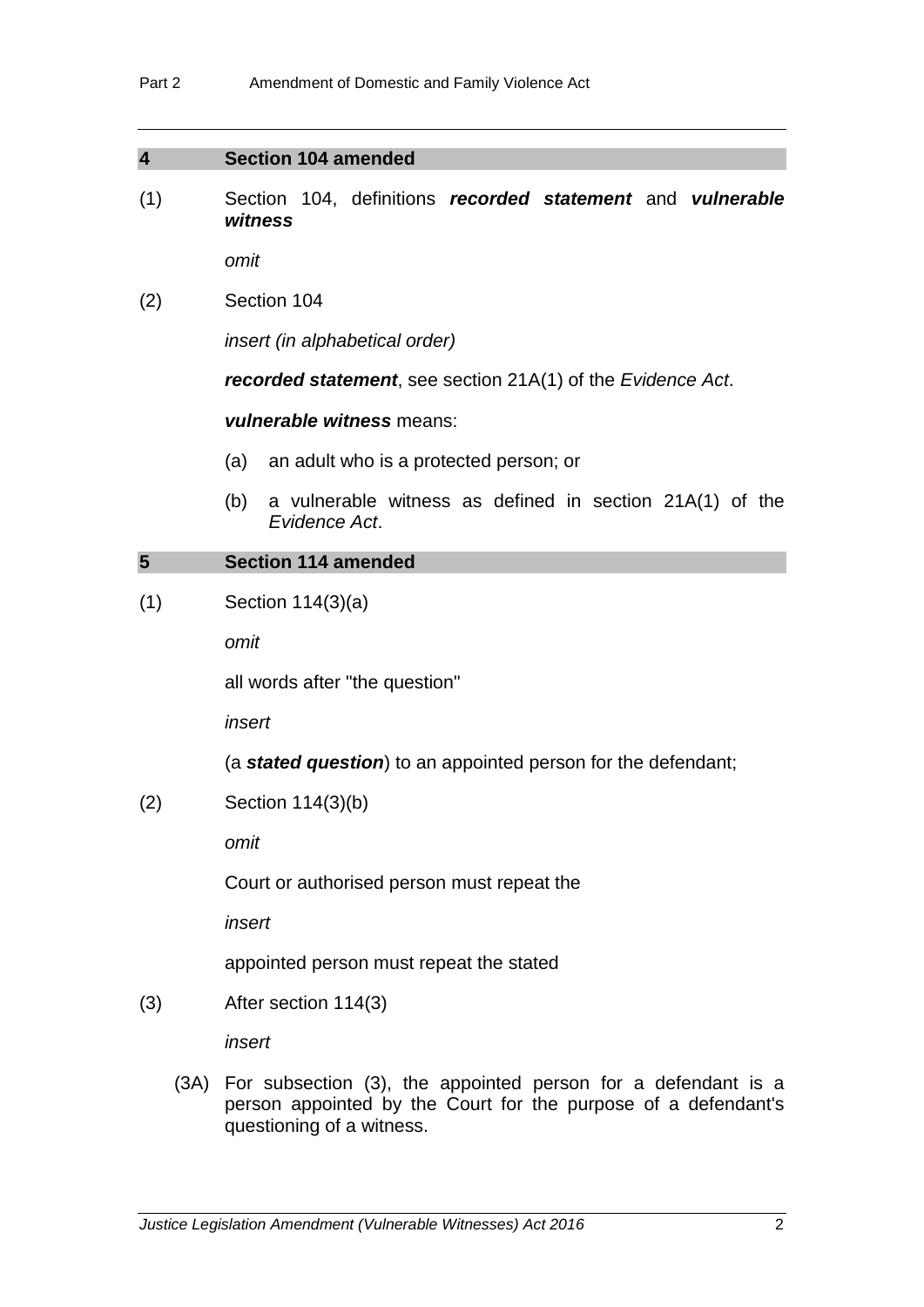- (3B) However, the appointed person for a defendant must not do either of the following:
	- (a) ask the witness any other question except a stated question;
	- (b) give the defendant legal or other advice.
- (3C) If a defendant who is not represented by a legal practitioner does not question the witness, the Court must warn the defendant that the defendant will not be permitted to adduce evidence in relation to a fact in issue in order to contradict the evidence of the witness.
- (4) Section 114(4), after "the order"

*insert*

mentioned in subsection (2)

#### **6 Part 7.2 heading amended**

Part 7.2, heading, at the end

*insert*

#### **for Domestic and Family Violence Act 2007**

#### **7 Part 7.3 inserted**

After section 135

*insert*

## **Part 7.3 Transitional matters for Justice Legislation Amendment (Vulnerable Witnesses) Act 2016**

#### **136 Proceedings already commenced**

- (1) This section applies in relation to a proceeding mentioned in section 105 of this Act that started before the commencement of this section.
- (2) The provisions of this Act, as in force immediately before the commencement of this section, continue to apply to the proceeding.

## **Part 3 Amendment of Evidence Act**

#### **8 Act amended**

This Part amends the *Evidence Act*.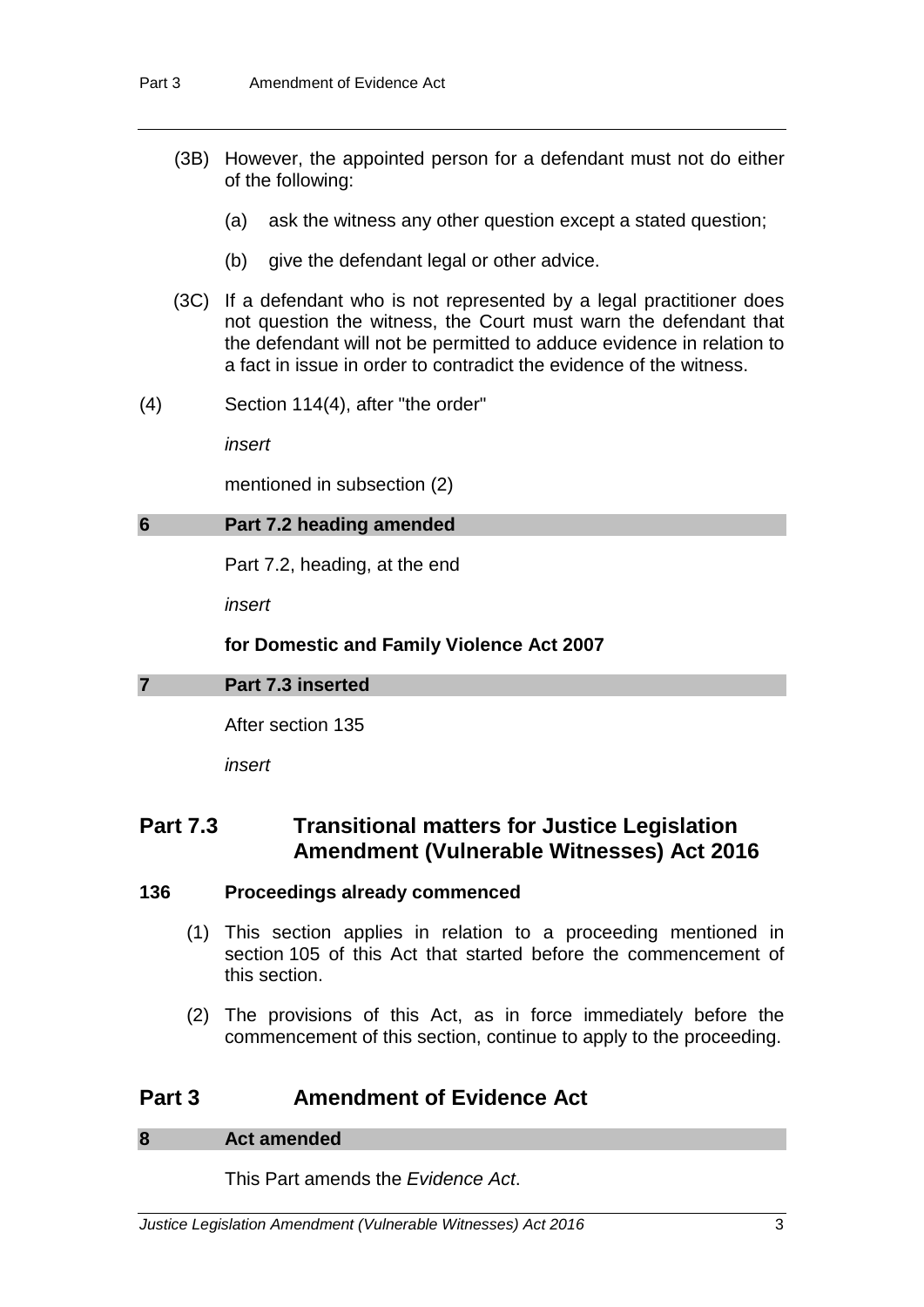#### **9 Section 4 amended**

Section 4

*insert (in alphabetical order)*

*special sitting*, for Part 3, see section 21A(1).

#### **10 Section 6A inserted**

After section 6

*insert*

#### **6A Application of Criminal Code**

Part IIAA of the Criminal Code applies to an offence against this Act.

*Note for section 6A*

Part IIAA of the Criminal Code states the general principles of criminal *responsibility, establishes general defences, and deals with burden of proof. It also defines, or elaborates on, certain concepts commonly used in the creation of offences.*

## **11 Section 21A amended**

(1) Section 21A(1), definition *vulnerable witness*

*omit*

(2) Section 21A(1)

*insert (in alphabetical order)*

*special sitting*, of a court, means a sitting of the court held for the purpose of conducting an examination, or part of an examination, of a vulnerable witness in proceedings for a sexual offence or serious violence offence.

*vulnerable witness* means a witness in proceedings:

- (a) who is a child; or
- (b) who has a cognitive impairment or an intellectual disability; or
- (c) who is the alleged victim of a sexual offence to which the proceedings relate; or
- (d) whom a court considers to be vulnerable.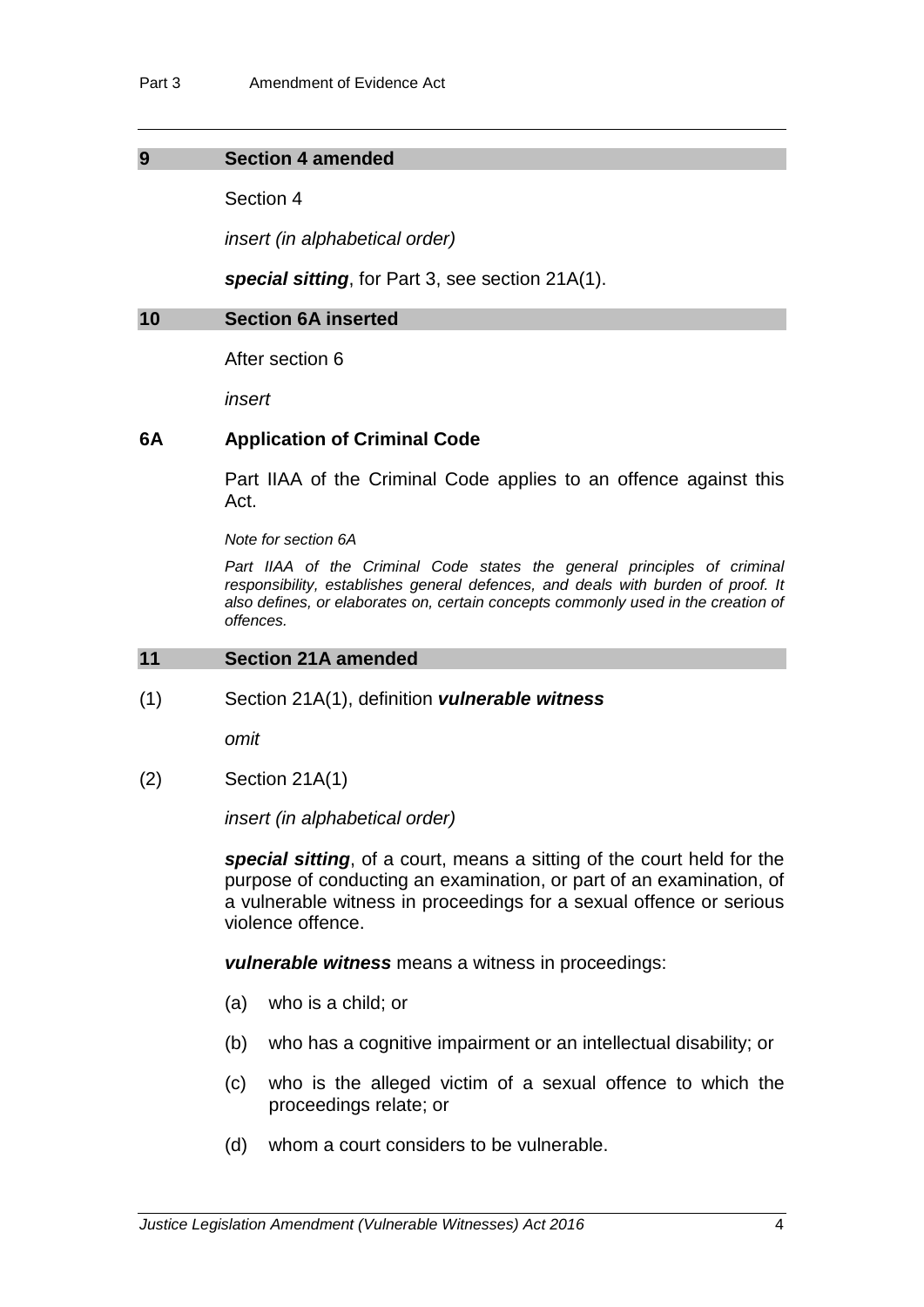| (3) | After section 21A(1) |  |
|-----|----------------------|--|
|-----|----------------------|--|

*insert*

- (1A) In considering whether a witness is vulnerable, as mentioned in subsection (1), definition *vulnerable witness*, paragraph (d), the court may have regard to the following matters:
	- (a) any relevant condition or characteristic of the witness, including age, education, ethnic and cultural background, gender, language background and skills, level of maturity and understanding and personality;
	- (b) any mental or physical disability and to which the witness is, or appears to be, subject;
	- (c) any relationship between the witness and the defendant to the proceedings;
	- (d) any other matter the court considers relevant.

| 12  |      | <b>Section 21B amended</b>                                                                                                                |
|-----|------|-------------------------------------------------------------------------------------------------------------------------------------------|
| (1) |      | Section 21B(1)                                                                                                                            |
|     |      | omit                                                                                                                                      |
|     |      | οf                                                                                                                                        |
|     |      | insert                                                                                                                                    |
|     |      | in respect of, or the hearing of a charge for,                                                                                            |
| (2) |      | Section $21B(2)(b)(i)$                                                                                                                    |
|     |      | omit                                                                                                                                      |
|     |      | all words from "for" to "witness"                                                                                                         |
|     |      | insert                                                                                                                                    |
|     |      | in relation to the witness                                                                                                                |
| (3) |      | After section 21B(3)                                                                                                                      |
|     |      | insert                                                                                                                                    |
|     | (3A) | Without limiting subsection (3), when considering the prosecutor's<br>request to admit a recorded statement or to hold a special sitting, |

the court must take into account whether a recorded statement can be played or a special sitting can be held in the courtroom for the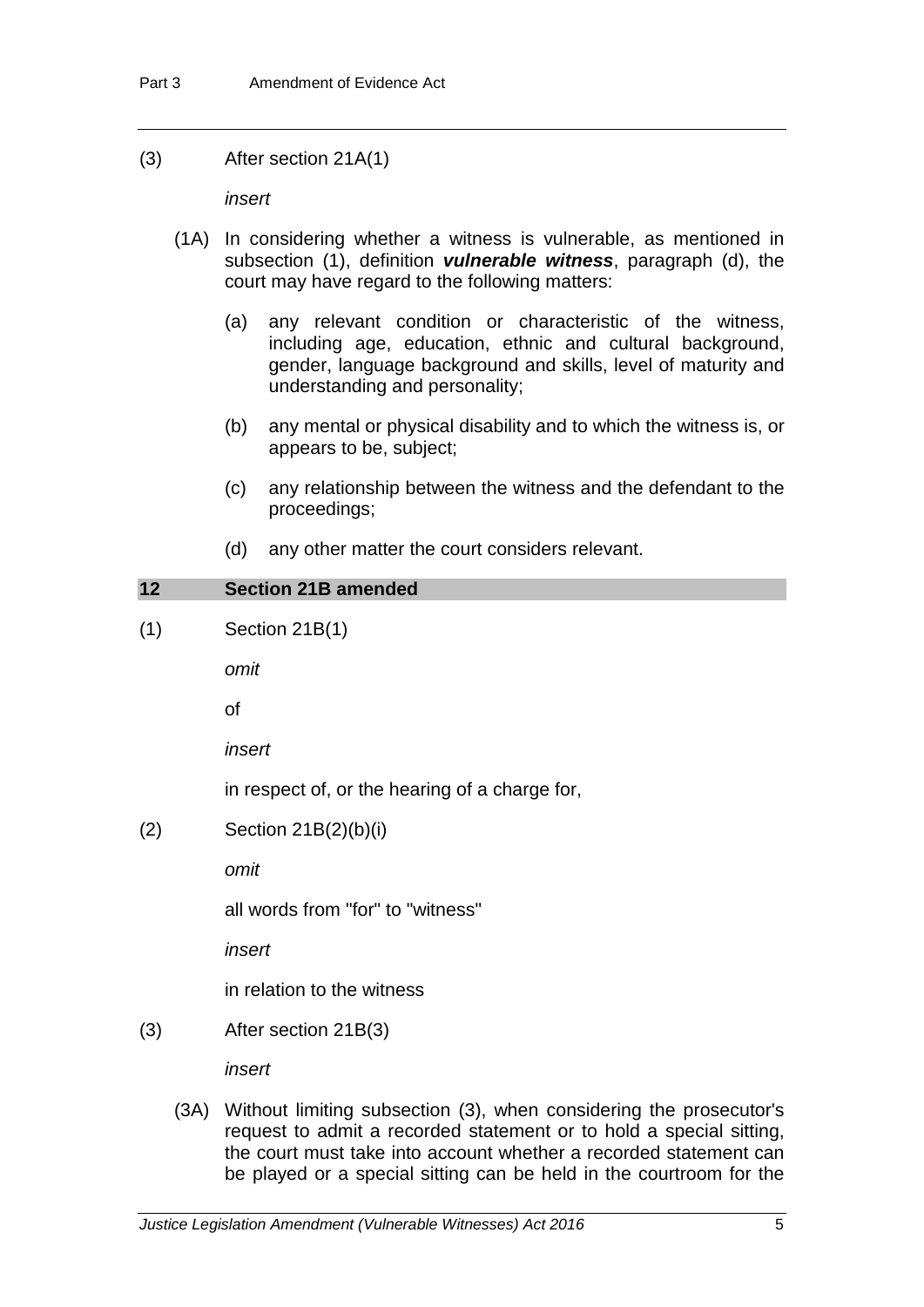proceedings.

(4) Section 21B(5)

*omit*

to the jury

*insert*

in the courtroom

## **13 Section 21C amended**

Section 21C(2)

*omit*

to take evidence from a vulnerable witness

## **14 Section 21D amended**

(1) Section 21D(2)(d)

*omit*

possible.

*insert*

possible;

(2) After section 21D(2)(d)

*insert*

(e) all efforts must be made to ensure that matters that may delay or interrupt a child's evidence in a proceeding are determined before a special sitting or trial commences.

## **15 Section 49ZC replaced**

Section 49ZC

*repeal, insert*

## **49ZC Contempt of interstate entity**

- (1) A person commits an offence if:
	- (a) the person intentionally engages in conduct; and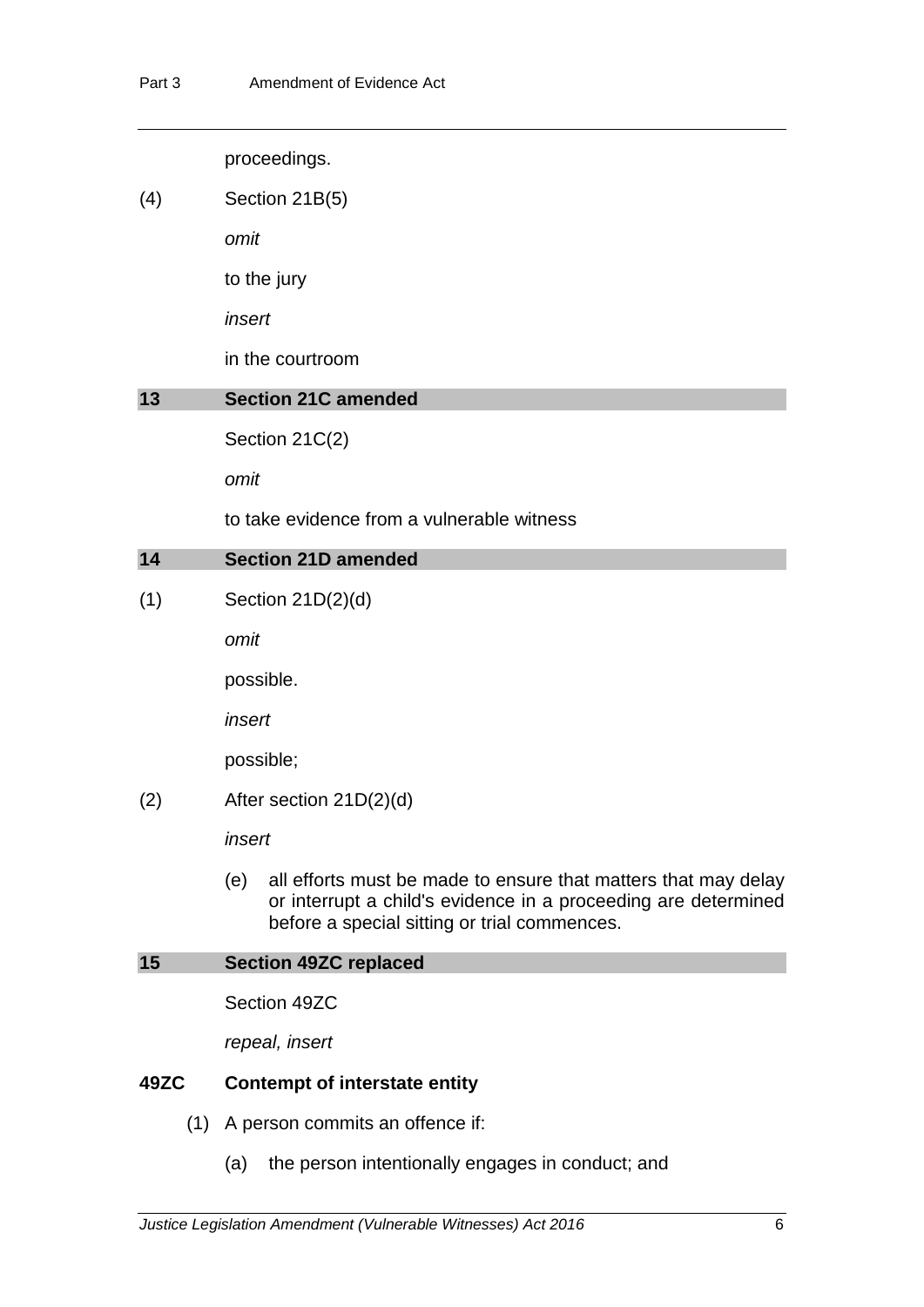(b) the conduct results in contempt of the interstate entity (as defined in section 49ZD) and the person is reckless as to the result.

Maximum penalty: 100 penalty units or imprisonment for 6 months.

(2) It is a defence to a prosecution for an offence against subsection (1) if the defendant has a reasonable excuse.

#### **49ZD Conduct constituting contempt of interstate entity**

- (1) A person's conduct results in *contempt* of the interstate entity if:
	- (a) the interstate entity has made an order requiring the person to do or not do something; and
	- (b) the order:
		- (i) was made orally to the person during proceedings; or
		- (ii) has been served on the person; and
	- (c) the person does not comply with the order.
- (2) Also, a person's conduct results in *contempt* of the interstate entity if the person, while evidence is being given or a submission is being made in the Territory, by audiovisual link or audio link, in an interstate proceeding:
	- (a) insults, threatens, intimidates or obstructs the following in relation to the person's performance of functions or exercise of powers under this Act:
		- (i) a judge or other person presiding at or otherwise taking part in the proceeding;
		- (ii) a Master, Registrar, Deputy Registrar or other officer of the interstate entity who is taking part in or assisting in the proceeding;
		- (iii) a person appearing in the proceeding as a legal practitioner;
		- (iv) a witness in the proceeding;
		- (v) a juror in the proceeding; or
	- (b) interrupts, obstructs or hinders a proceeding of the interstate entity; or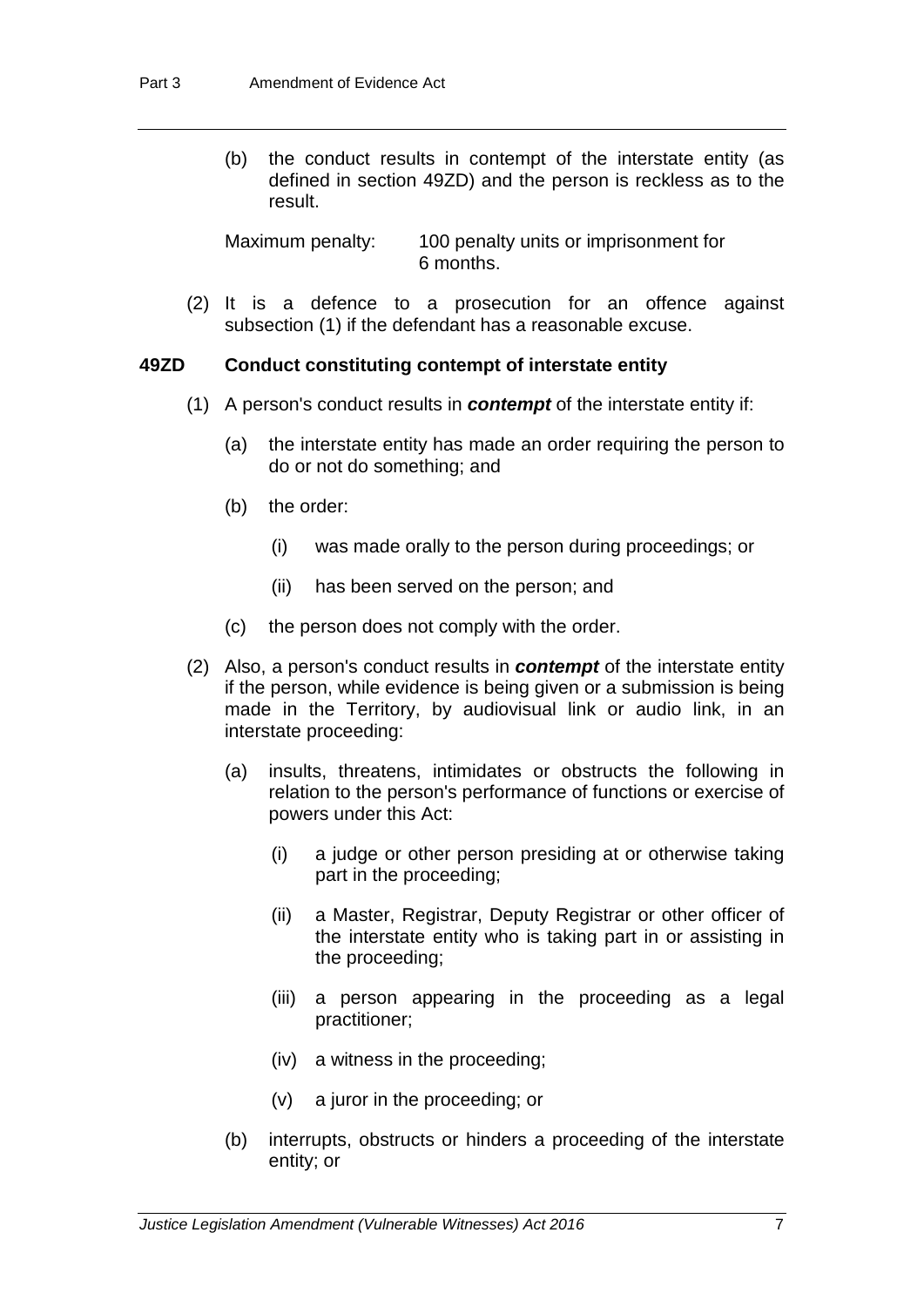(c) engages in any other conduct that, under a law of the Territory, would constitute contempt in the face of the court if the interstate proceeding were a Territory proceeding.

#### **16 Section 55 replaced**

Section 55

*repeal, insert*

#### **55 Misleading testimony**

- (1) A person who, in giving any testimony (either orally or in writing) otherwise than on oath where required to do so by an order under section 53, commits an offence if:
	- (a) the person intentionally gives testimony to the court or tribunal; and
	- (b) the person knows the testimony is misleading.

Maximum penalty: Imprisonment for 14 years.

(2) In this section:

*misleading*, in relation to testimony, means testimony that is misleading in a material particular or because of the omission of a material particular.

#### **17 Section 59 replaced**

Section 59

*repeal, insert*

## **59 Contravention of order**

A person to whom an order under section 57 or 58 relates commits an offence if:

- (a) the person intentionally engages in conduct; and
- (b) the conduct results in a contravention of the order and the person is reckless as to the result.

Maximum penalty: 40 penalty units or imprisonment for 12 months.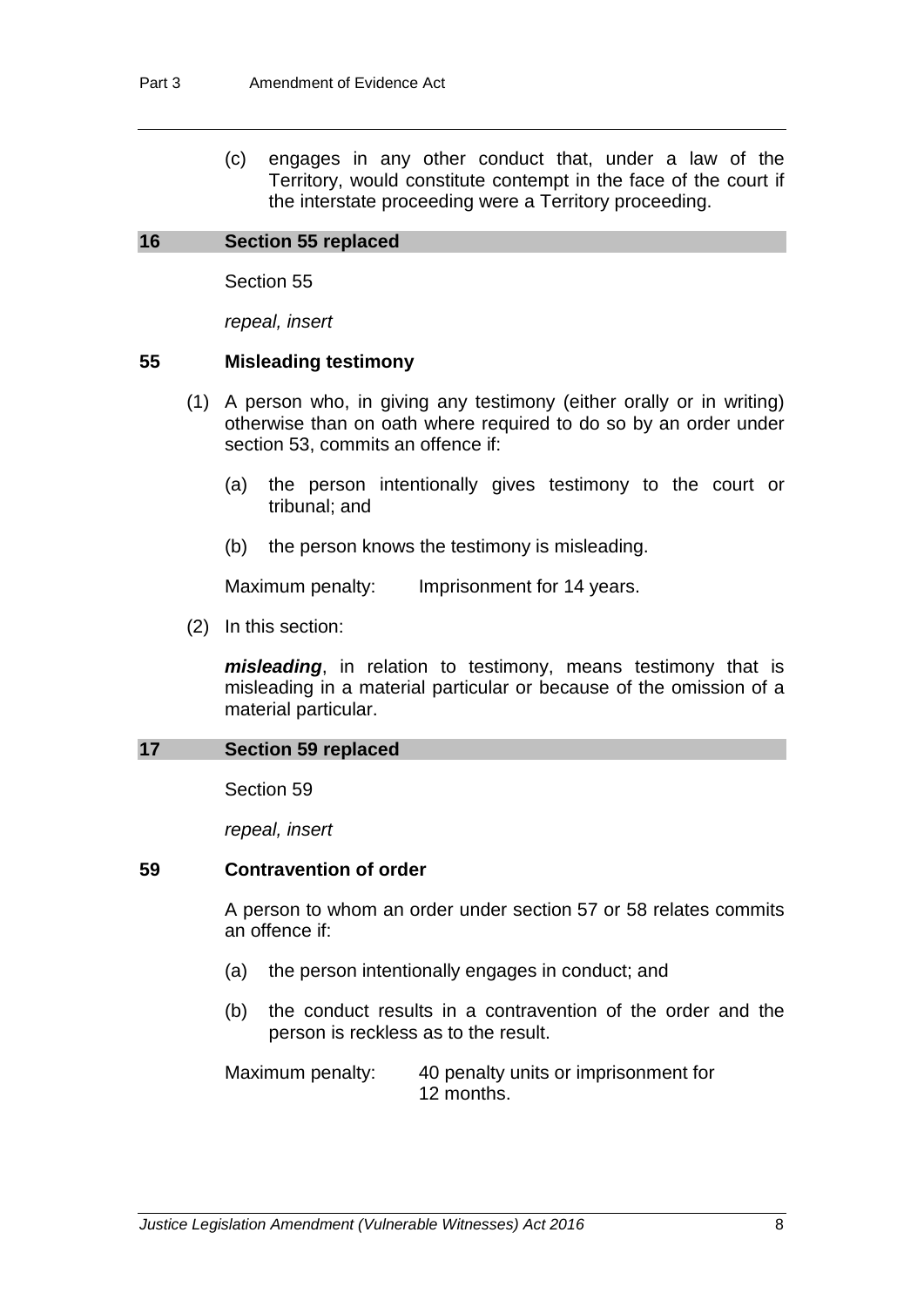#### **18 Part 10, Division 3 inserted**

After section 68

*insert*

## **Division 3 Justice Legislation Amendment (Vulnerable Witnesses) Act 2016**

#### **69 Definitions**

In this Division:

*amending Act* means the *Justice Legislation Amendment (Vulnerable Witnesses) Act 2016*.

*commencement day* means the commencement of Part 3 of the amending Act.

#### **70 Proceeding already commenced**

- (1) If a proceeding commenced before the commencement day, the amending Act applies to that part of the proceeding that takes place on or after the commencement day.
- (2) However, subsection (1) does not apply in relation to a trial or hearing in the proceeding that commenced before the commencement day and:
	- (a) continued on or after the commencement day; or
	- (b) was adjourned until the commencement day or after the commencement day.
- (3) The provisions of this Act, as in force immediately before the commencement, apply to a trial or hearing mentioned in subsection (2).

#### **71 Offence provisions – before and after commencement day**

- (1) The offence provisions, as amended by the amending Act, apply only in relation to offences committed after the commencement day.
- (2) The offence provisions, as in force before the commencement day, continue to apply in relation to offences committed before the commencement day.
- (3) For this section, if any of the conduct constituting an offence occurred before the commencement day, the offence is taken to have been committed before the commencement day.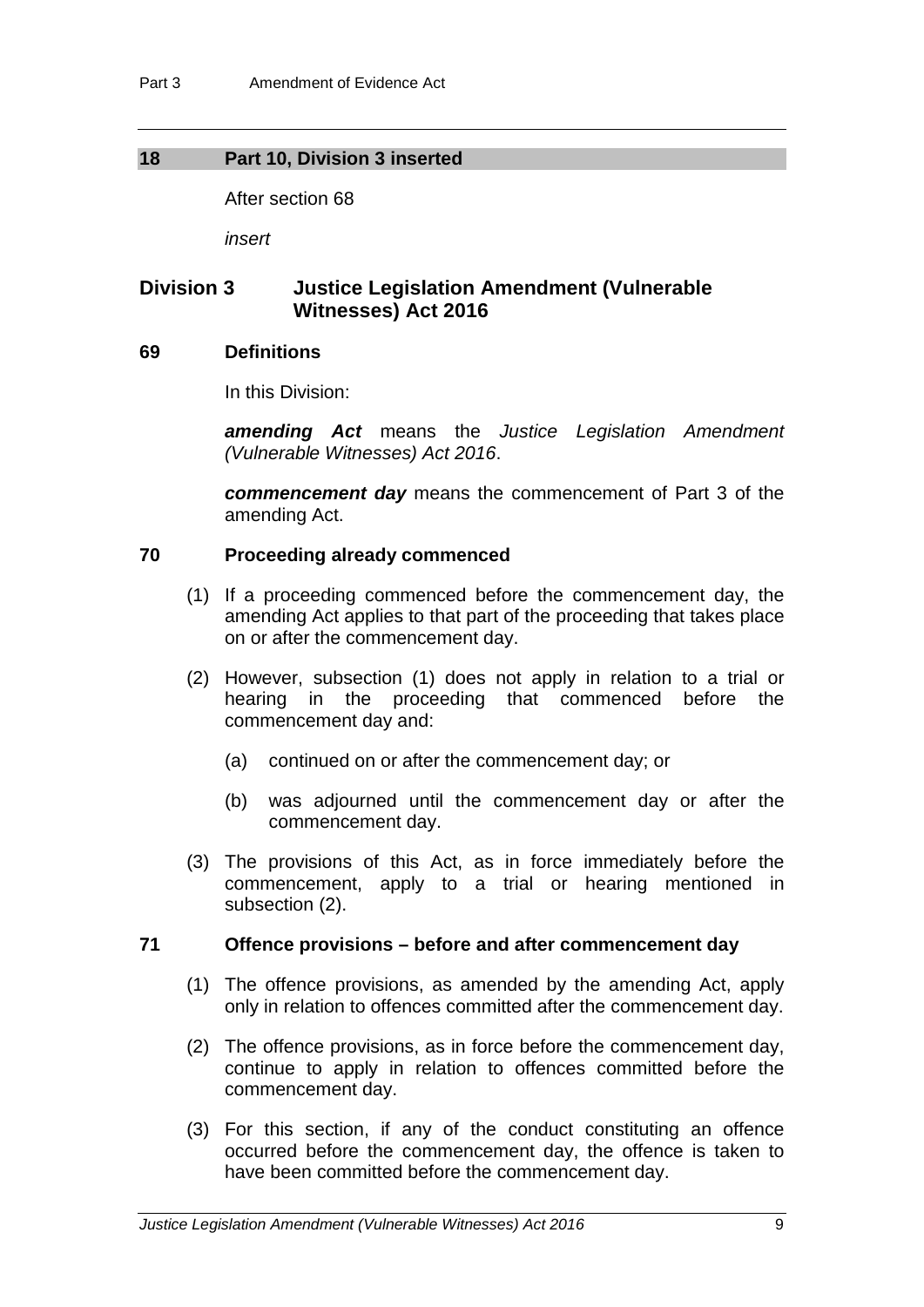#### (4) In this section:

*offence provisions* means the provisions of this Act that create or relate to offences committed against this Act (including in relation to criminal responsibility, defences and penalties).

## **Part 4 Amendment of Sexual Offences (Evidence and Procedure) Act**

#### **19 Act amended**

This Part amends the *Sexual Offences (Evidence and Procedure) Act*.

#### **20 Part 1 heading inserted**

Before section 1

*insert*

## **Part 1 Preliminary matters**

#### **21 Sections 3AB, 3AC and Part 2 heading inserted**

After section 3

*insert*

#### **3AB Relationship with** *Evidence (National Uniform Legislation) Act*

This Act applies in addition to, and does not affect the operation of, the *Evidence (National Uniform Legislation) Act*.

#### **3AC Application of Criminal Code**

Part IIAA of the Criminal Code applies to an offence against this Act.

*Note for section 3AB*

Part IIAA of the Criminal Code states the general principles of criminal *responsibility, establishes general defences, and deals with burden of proof. It also defines, or elaborates on, certain concepts commonly used in the creation of offences.*

## **Part 2 Evidence and Procedure for Sexual Offences**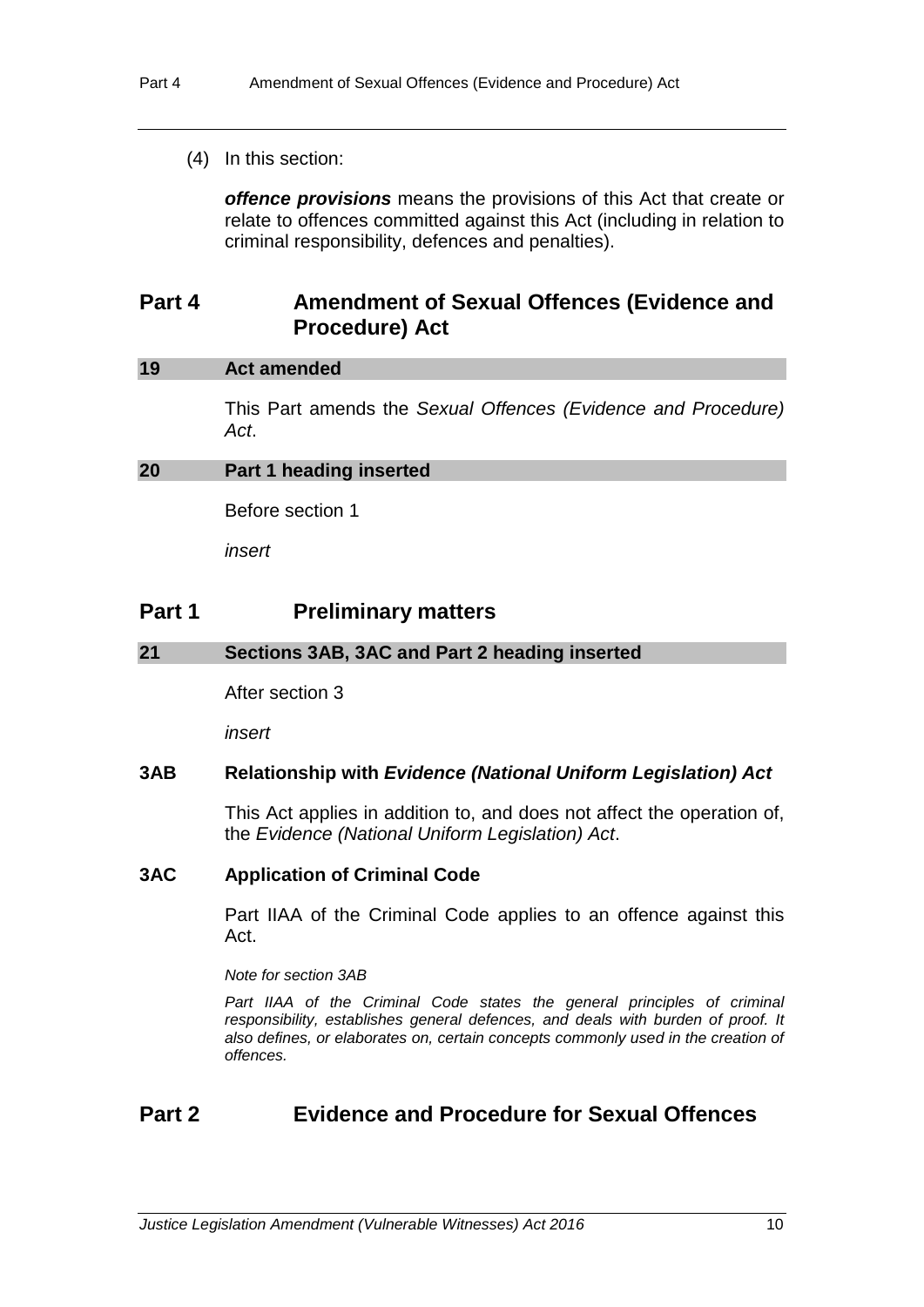| 22 | <b>Section 5 amended</b> |
|----|--------------------------|
|    |                          |

 $(1)$  Section  $5(1)(a)$ 

*omit*

shall not be

*insert*

is not

 $(2)$  Section 5(1)(b)

*omit, insert*

- (b) must not put any question (a *stated question*) to an appointed person for the defendant, and the appointed person must accurately repeat the question to the complainant.
- (3) After section 5(1)

*insert*

- (1A) For subsection (1)(b), the appointed person for a defendant is a person appointed by the Court for the purpose of a defendant's cross-examination of a complainant.
- (1B) However, the appointed person for a defendant must not do either of the following:
	- (a) ask the complainant any other question except a stated question;
	- (b) give the defendant legal or other advice.
- (4) Section 5(2)

*omit*

shall cause a warning to be issued

*insert*

must issue a warning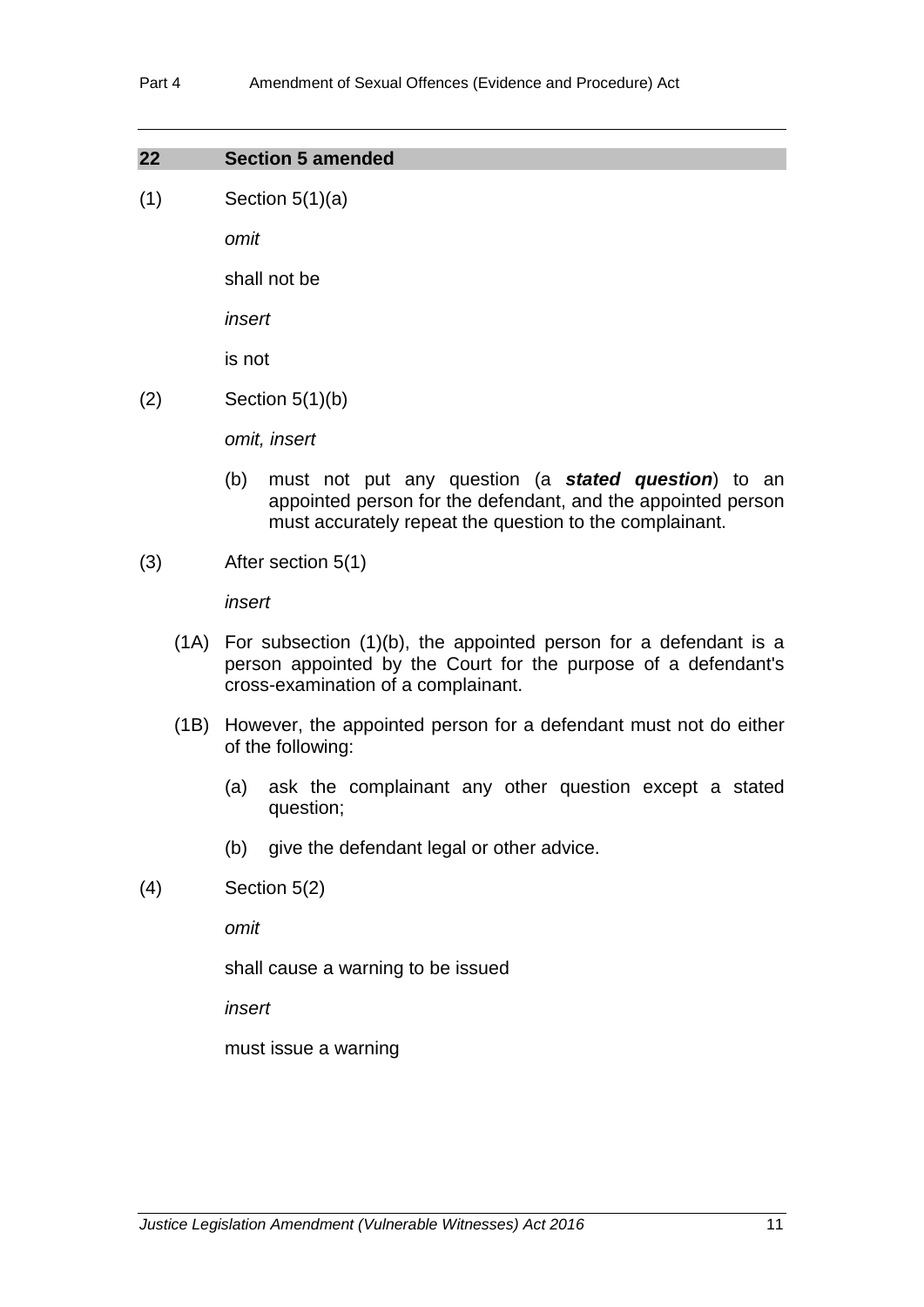(5) After section 5(2)

*insert*

(3) If a defendant who is not represented by a legal practitioner does not cross-examine the complainant, the Judge must warn the defendant that the defendant will not be permitted to adduce evidence in relation to a fact in issue in order to contradict the evidence of the complainant.

## **23 Section 11 replaced**

Section 11

*repeal, insert*

## **11 Publication or making of report**

A person commits an offence if:

- (a) the person intentionally publishes or makes a report concerning an examination of witnesses or a trial; and
- (b) the conduct mentioned in paragraph (a) results in a contravention of section 6 or 7 and the person is reckless as to the result.

Maximum penalty: 40 penalty units or imprisonment for 6 months.

## **11A Contravention of order**

A person who is required to comply with an order in relation to the publication or making of a report concerning an examination of witnesses or a trial commits an offence if:

- (a) the person intentionally engages in conduct; and
- (b) the conduct results in contravention of the order and the person is reckless as to the result.

Maximum penalty: 40 penalty units or imprisonment for 6 months.

## **11B Revealing identity of person**

- (1) A person commits an offence if:
	- (a) the person intentionally publishes or makes a statement or representation; and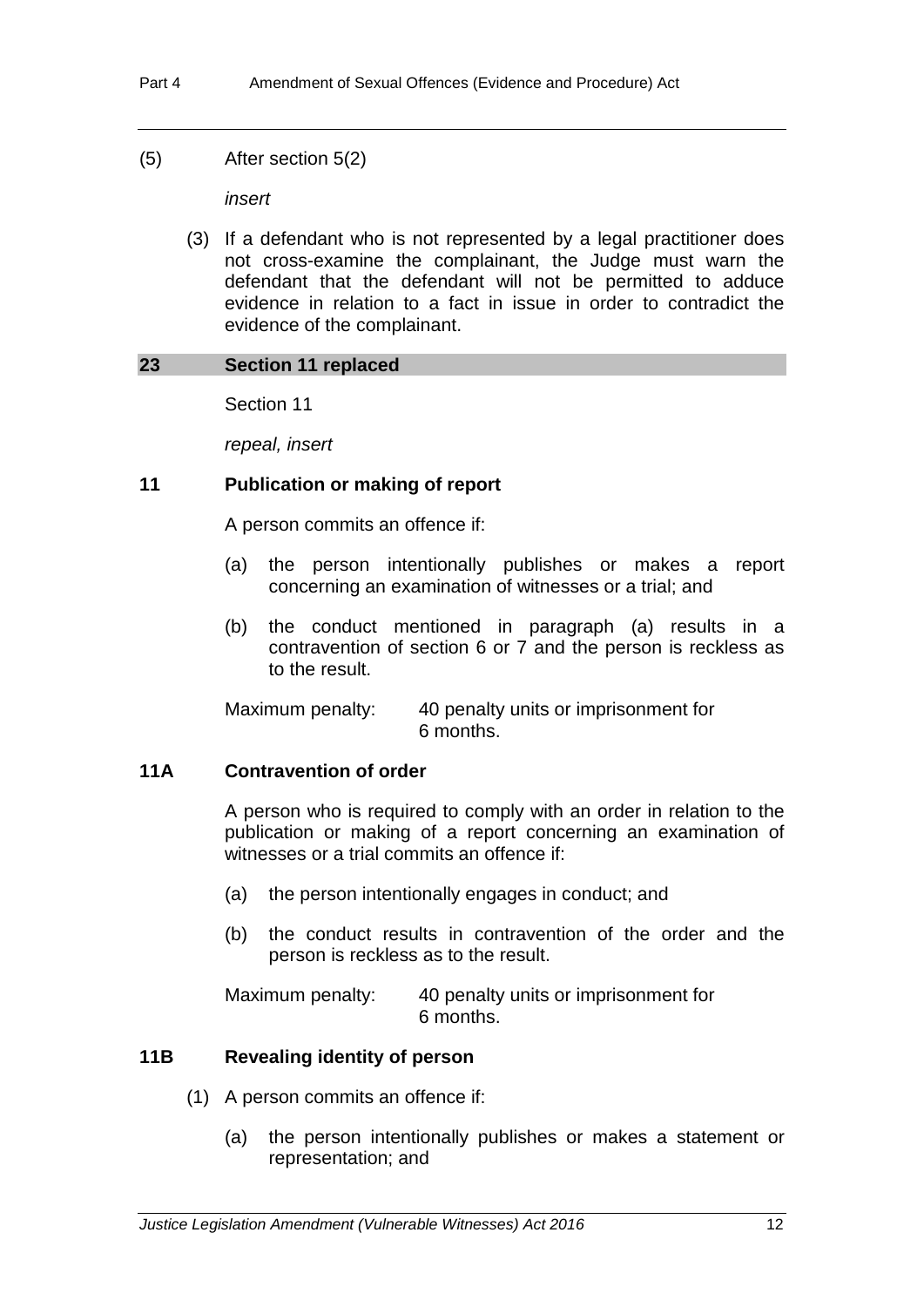- (b) the statement or representation is not in a report mentioned in section 6 or 7; and
- (c) the conduct mentioned in paragraph (a) results in revealing the name, address, school or place of employment of the following, and the person is reckless as to the result:
	- (i) a complainant, at any time;
	- (ii) a defendant, before the defendant is committed for trial or sentence upon a charge of having committed the sexual offence to which the statement or representation relates.

Maximum penalty: 40 penalty units or imprisonment for 6 months.

- (2) Strict liability applies to subsection (1)(b).
- (3) Subsection (1) does not apply if the statement or representation is made or published for an authorised purpose mentioned in section 12.

#### **11C Contempt**

If a person is charged with, or found guilty of committing, an offence against section 11, 11A or 11B, a court may also deal with the person for contempt of court.

#### **24 Section 12 amended**

(1) Section 12, heading

*omit*

#### **Authorized**

*insert*

## **Authorised**

(2) Section 12(1)

*omit*

section 11

*insert*

sections 11, 11A and 11B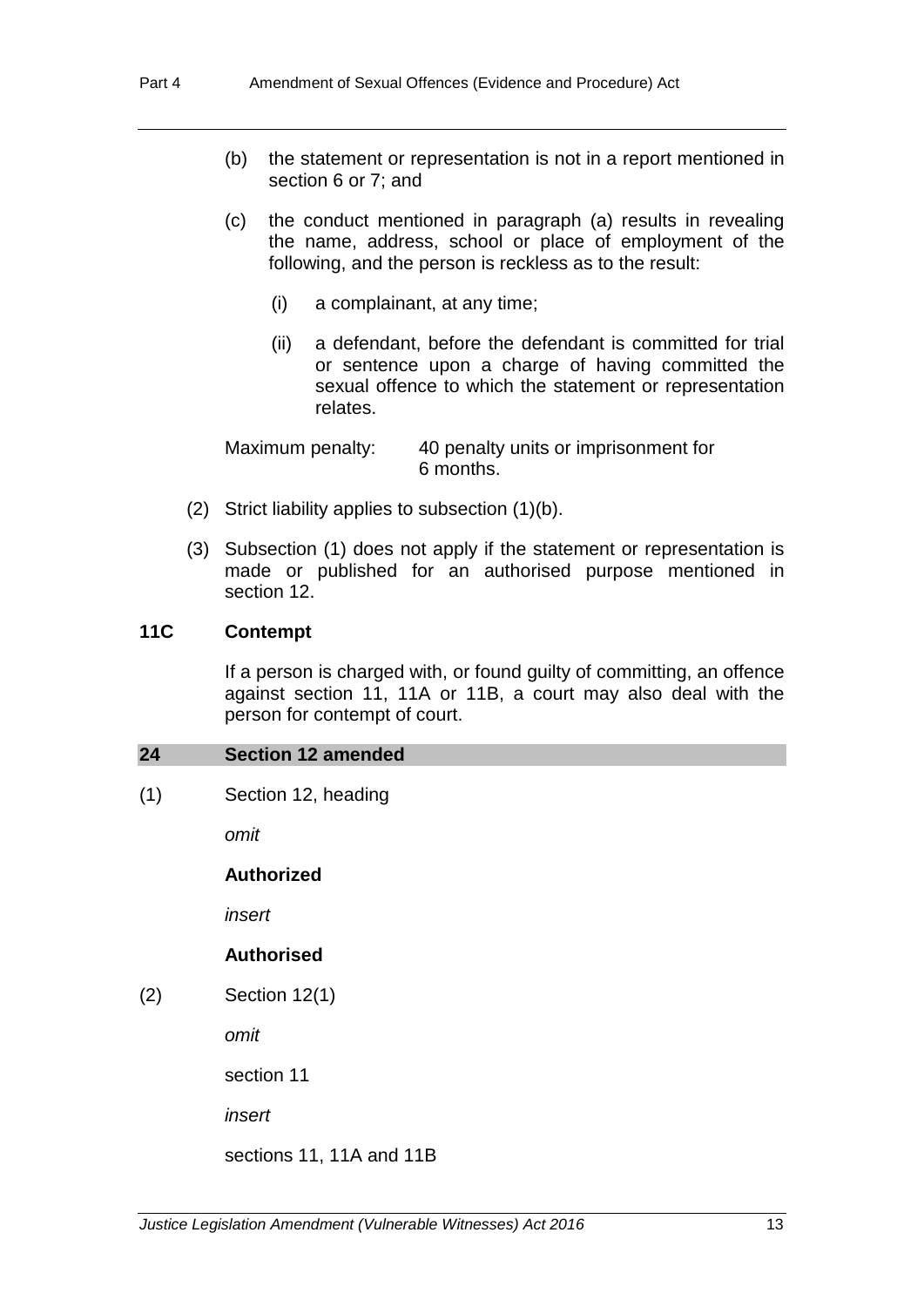(3) Section 12(1)

*omit*

authorized

*insert*

authorised

(4) Section 12(2) and (3)

*omit*

section 11(2)

*insert*

section 11B

#### **25 Section 13 replaced**

Section 13

*repeal, insert*

#### **13 Criminal liability of executive officer of body corporate – evidential burden of proof on defence**

(1) An executive officer of a body corporate commits an offence if the body corporate commits an offence by contravening a declared provision (a *relevant offence*).

Maximum penalty: The maximum penalty that may be imposed on an individual for the relevant offence.

- (2) An offence against subsection (1) is an offence of absolute liability.
- (3) It is a defence to a prosecution for an offence against subsection (1) if:
	- (a) the defendant was not in a position to influence the conduct of the body corporate in relation to the contravention; or
	- (b) the defendant took reasonable steps to prevent the contravention; or
	- (c) the defendant did not know, and could not reasonably have been expected to know, that the contravention would happen.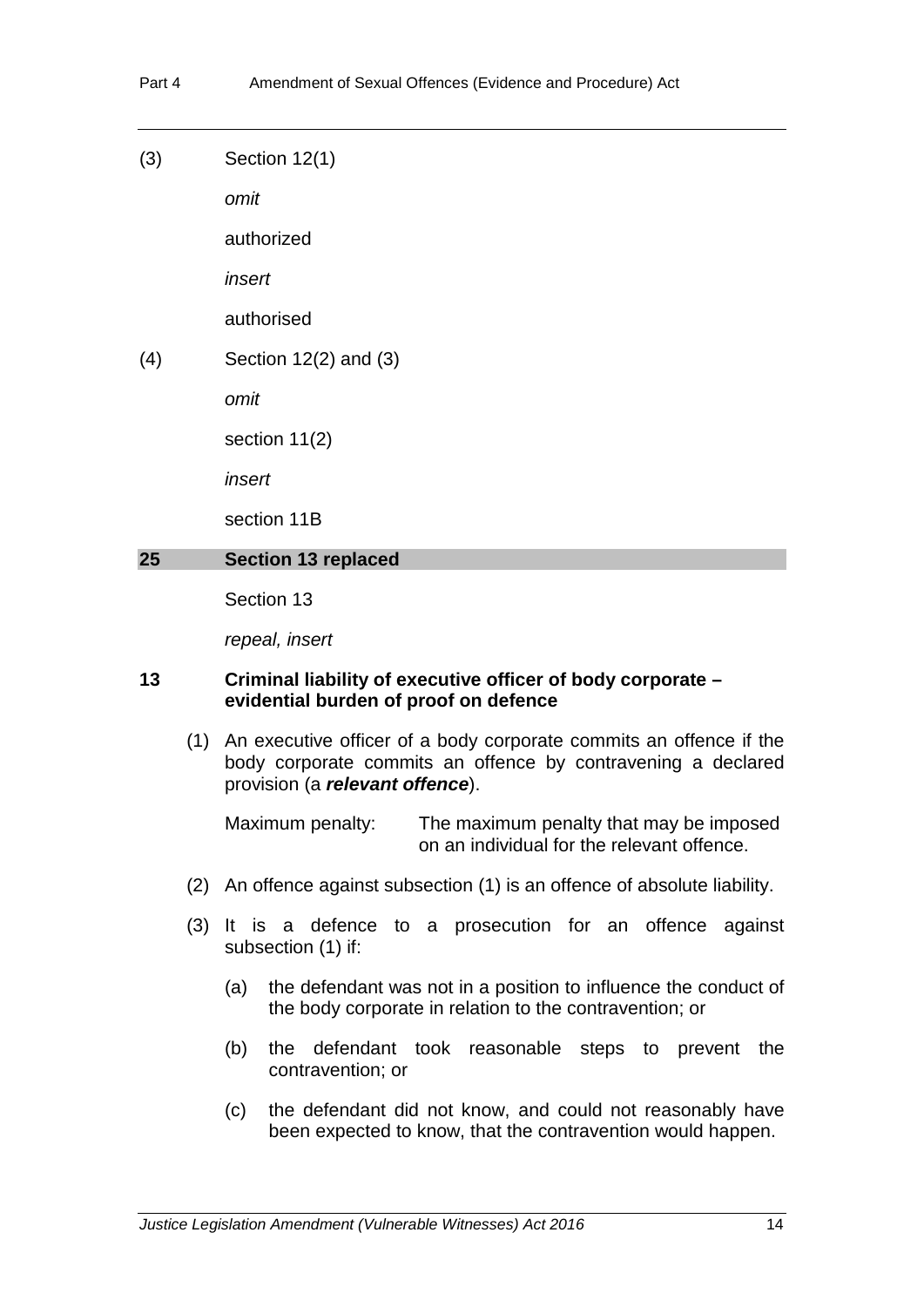- (4) In deciding whether the defendant took (or failed to take) reasonable steps to prevent the contravention, a court must consider the following:
	- (a) any action the defendant took directed towards ensuring the following (to the extent the action is relevant to the contravention):
		- (i) the body corporate arranged regular professional assessments of the body corporate's compliance with the declared provision;
		- (ii) the body corporate implemented any appropriate recommendation arising from an assessment under subparagraph (i);
		- (iii) the body corporate's employees, agents and contractors had a reasonable knowledge and understanding of the requirement to comply with the declared provision;
	- (b) any action the defendant took when the defendant became aware that the contravention was, or could be, about to happen.
- (5) Subsection (4) does not limit the matters the court may consider.
- (6) This section does not affect the liability of the body corporate.
- (7) This section applies whether or not the body corporate is prosecuted for, or found guilty of, the relevant offence.
- (8) This section does not apply if the body corporate would have a defence to a prosecution for the relevant offence.
- (9) In this section:

#### *declared provision* means:

- (a) section 11, 11A or 11B; or
- (b) a provision of the Regulations prescribed by regulation.

*executive officer*, of a body corporate, means a director or other person who is concerned with, or takes part in, the management of the body corporate.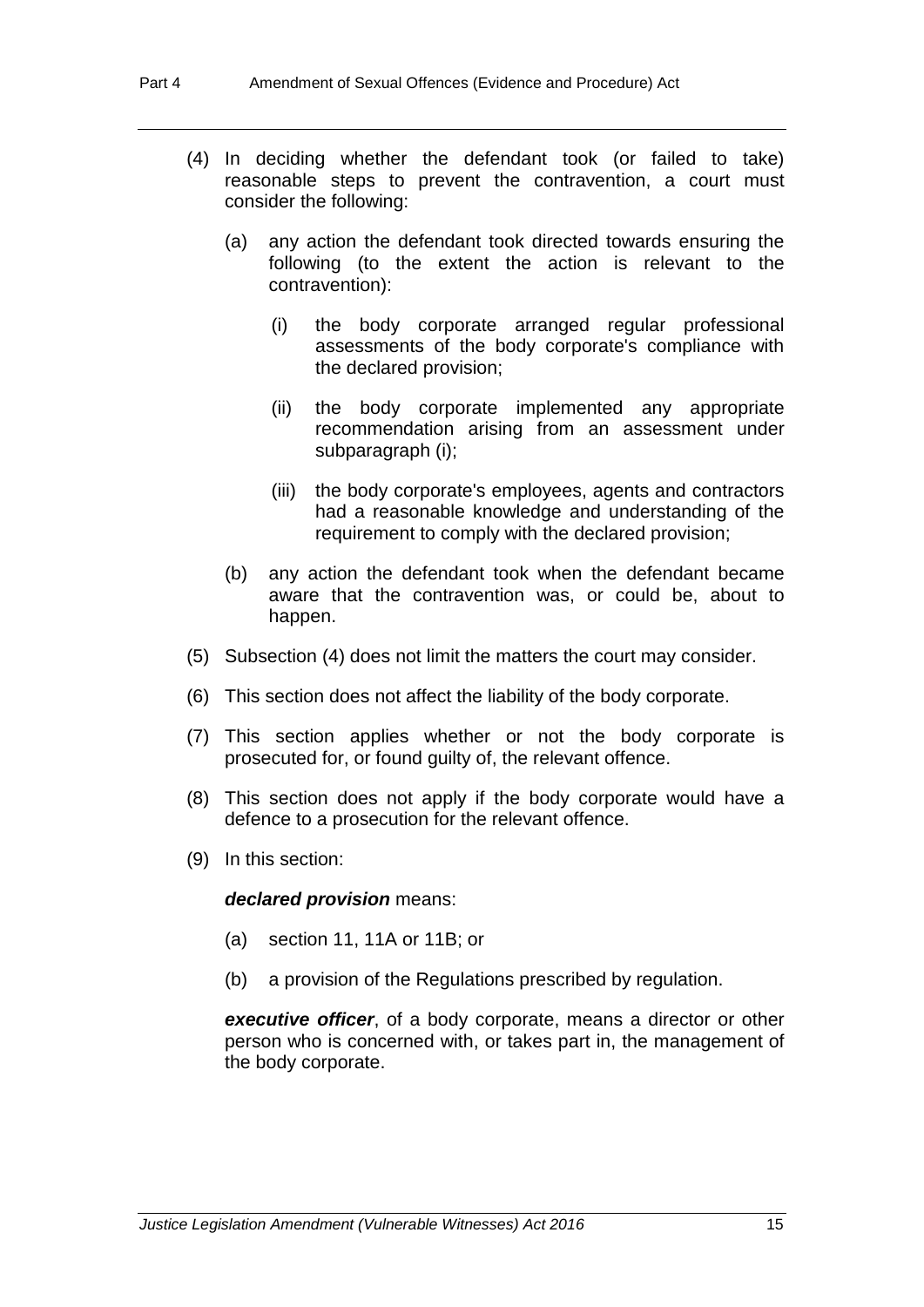## **26 Part 3 and Part 3, Division 1 headings inserted**

After section 13

*insert*

## **Part 3 Transitional matters**

## **Division 1 Transitional matters for Statute Law Amendment (Directors' Liability) Act 2015**

## **27 Section 14 heading amended**

Section 14, heading

*omit*

## **Transitional matters for** *Statute Law Amendment (Directors' Liability) Act 2015*

*insert*

**Offences – before and after commencement**

## **28 Part 3, Division 2 inserted**

After section 14

*insert*

## **Division 2 Transitional matters for Justice Legislation Amendment (Vulnerable Witnesses) Act 2016**

## **15 Definitions**

In this Division:

*amending Act* means the *Justice Legislation Amendment (Vulnerable Witnesses) Act 2016*.

*commencement* means the commencement of Part 4 of the amending Act.

## **16 Proceedings already started**

(1) If a proceeding in relation to a prosecution of a sexual offence started before the commencement, the amending Act applies only to the part of the proceeding that takes place after the commencement.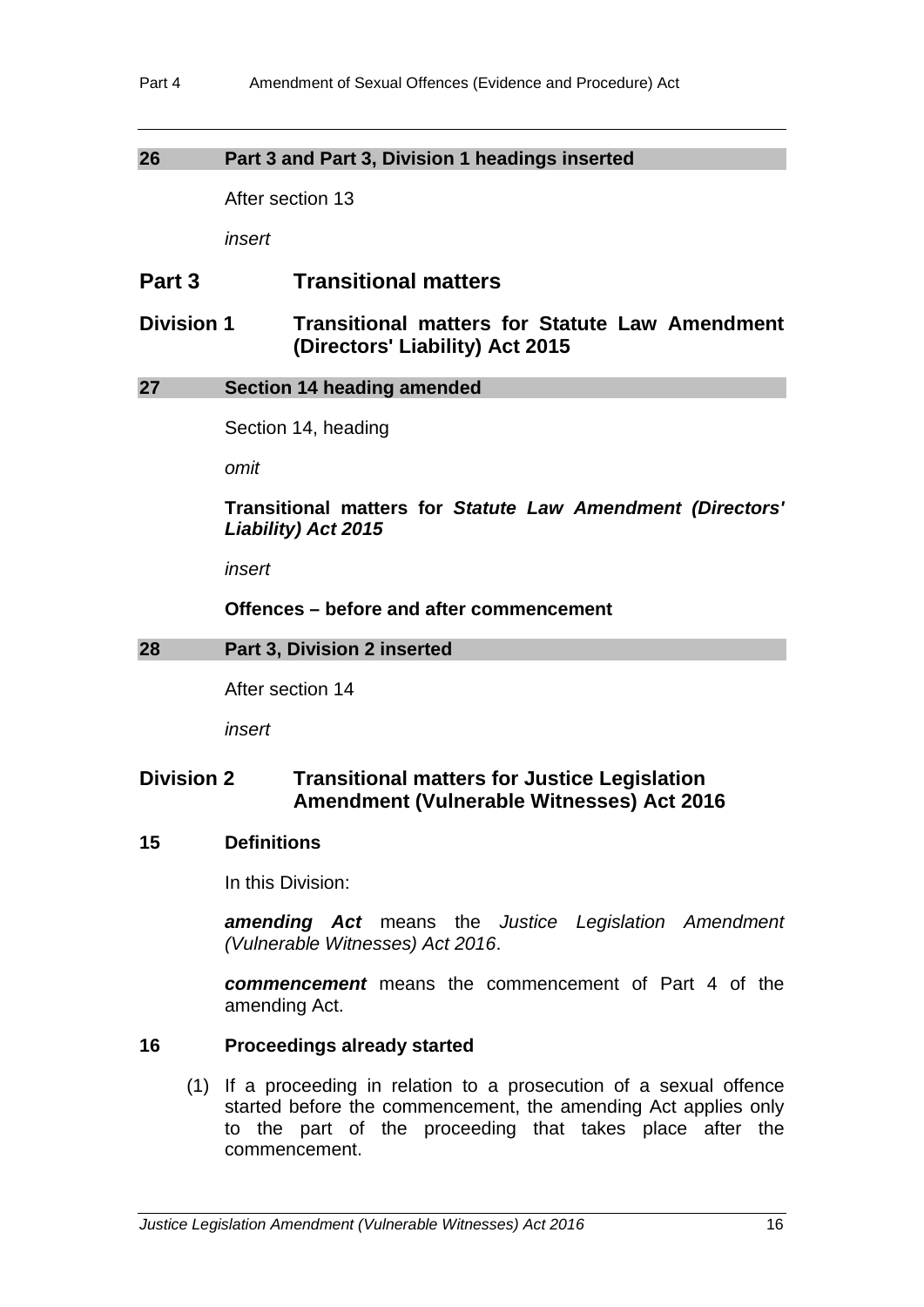- (2) However, subsection (1) does not apply in relation to an examination of witnesses or a trial started in the proceeding before the commencement if:
	- (a) the examination or trial continues after the commencement; or
	- (b) the proceeding was adjourned before the commencement during the examination or trial and continues after the commencement.
- (3) The provisions of this Act, as in force immediately before the commencement, continue to apply to an examination of witnesses or a trial mentioned in subsection (2) as if the amending Act had not commenced.

#### **17 Application of sections 11, 11A and 11B before and after commencement**

- (1) Sections 11, 11A and 11B, as inserted by the amending Act, apply only in relation to offences committed after the commencement.
- (2) Section 11, as in force before the commencement, continues to apply in relation to offences committed before the commencement.
- (3) For this section, if any of the conduct constituting an offence occurred before the commencement, the offence is taken to have been committed before the commencement.

#### **18 Application of section 13 before and after commencement**

- (1) Section 13, as inserted by the amending Act, (the *new section*) applies in relation to a relevant offence committed by a body corporate after the commencement only if:
	- (a) all the conduct constituting the relevant offence occurred after the commencement; and
	- (b) all the conduct of the executive officer constituting the offence against the new section occurred after the commencement.
- (2) Section 13, as in force before the commencement:
	- (a) continues to apply in relation to offences committed by a body corporate before the commencement; and
	- (b) applies in relation to relevant offences committed by a body corporate after the commencement to which, as a result of subsection (1), the new section does not apply.